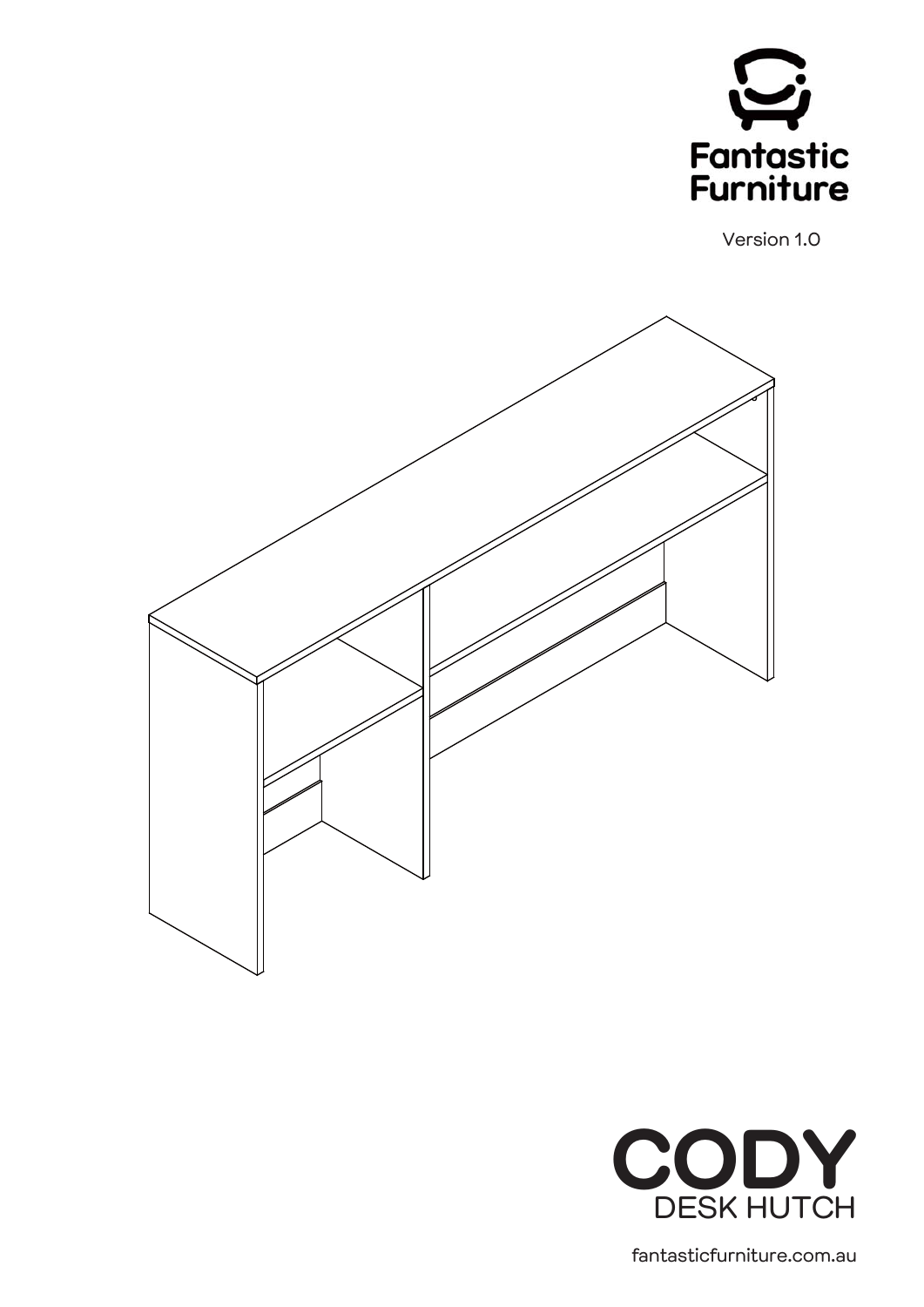#### Recommended weight capacity : 5kgs/shelf.



#### **WARNING: ENSURE THE BRACKETS ARE ATTACHED TO AVOID SERIOUS INJURY.**

To avoid any serious or fatal injury, this product has been supplied with a wall strap to prevent toppling. We strongly recommend that this product is permanently fixed to the wall or other suitable surface. Connecting attachments for your wall are not included since different surface materials require different attachments. Please seek professional advice if you are in doubt of what wall connections to use.

# **Looks like you've found your Fantastic!**

We're thrilled you've chosen Fantastic Furniture to help create a home you'll love



# **Love it? Share it!**

Fantastic buy! Share how it looks at home for your chance to win a \$250 Fantastic Furniture Gift Card! **fantasticfurniture**

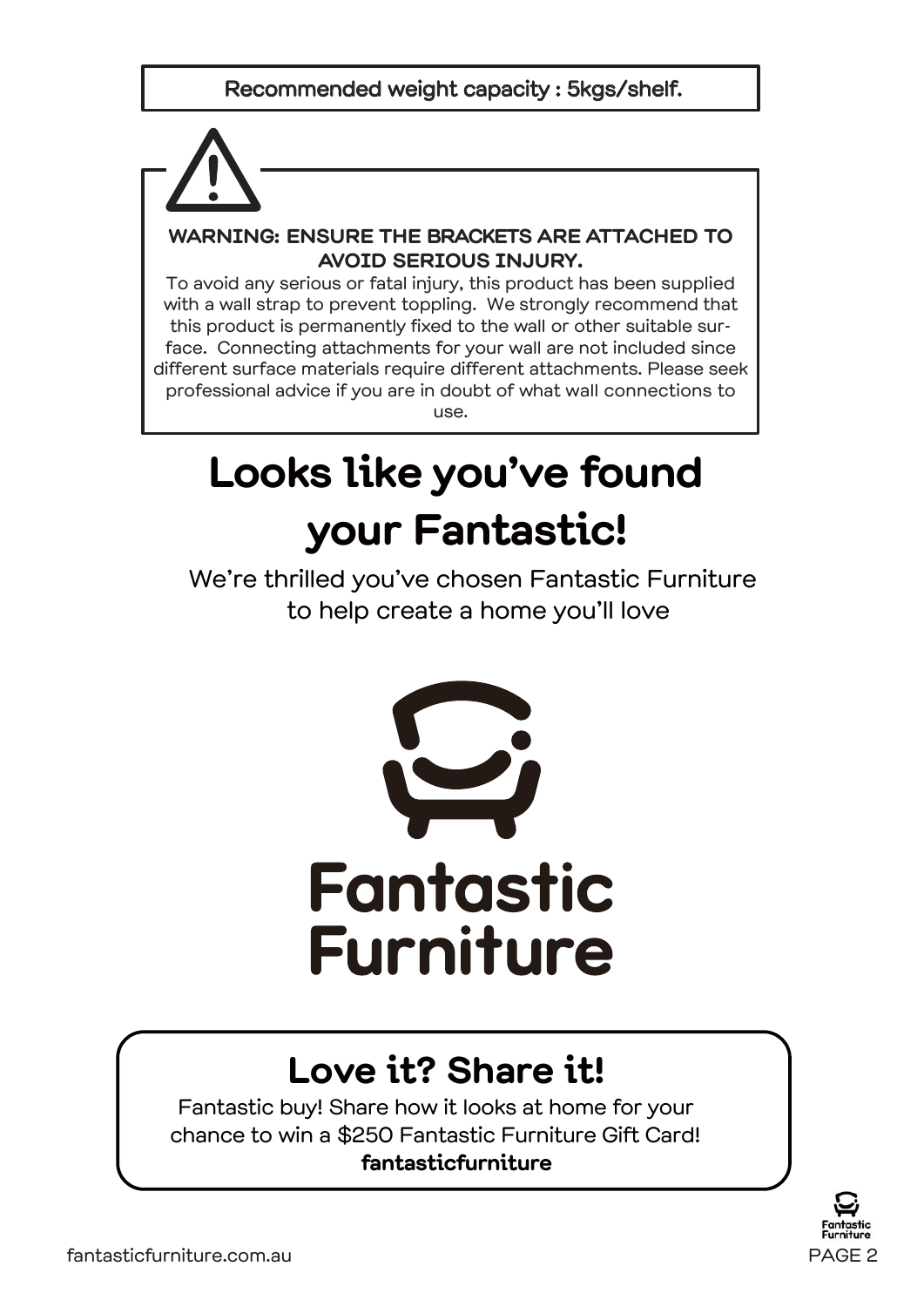# **Assembly Checklist**



Read through the instructions carefully before you begin.



Identify and lay out all of the components before you begin assembly.



Make sure you have all the required tools. Never use power tools unless instructed.



Unless instructed, do not fully tighten screws until the item is fully assembled.

# **Useful Information**

- ! Never use power tools unless specifically instructed. They can damage your components or hardware if used incorrectly.
- ! The most common mistakes made during assembly are using the wrong hardware or getting components back to front.
- ! Always use a soft surface (such as carpet or cardboard) when assembling your product to avoid scratching or damaging the surface of the product.
- ! Bulky items such as wardrobes and bunk beds should be assembled in the room they will be used in as they may not fit through a door once assembled.
- ! Never use any glue until you are certain that the parts belong together.
- ! Periodically check and re-tighten all fasteners. Check the product care label or website for product care instructions.
- ! If you are having any difficulties assembling your product, missing any hardware or components please visit our website Help Centre for further assistance.
- ! Please see page 2 for any safety requirements or weight restrictions.

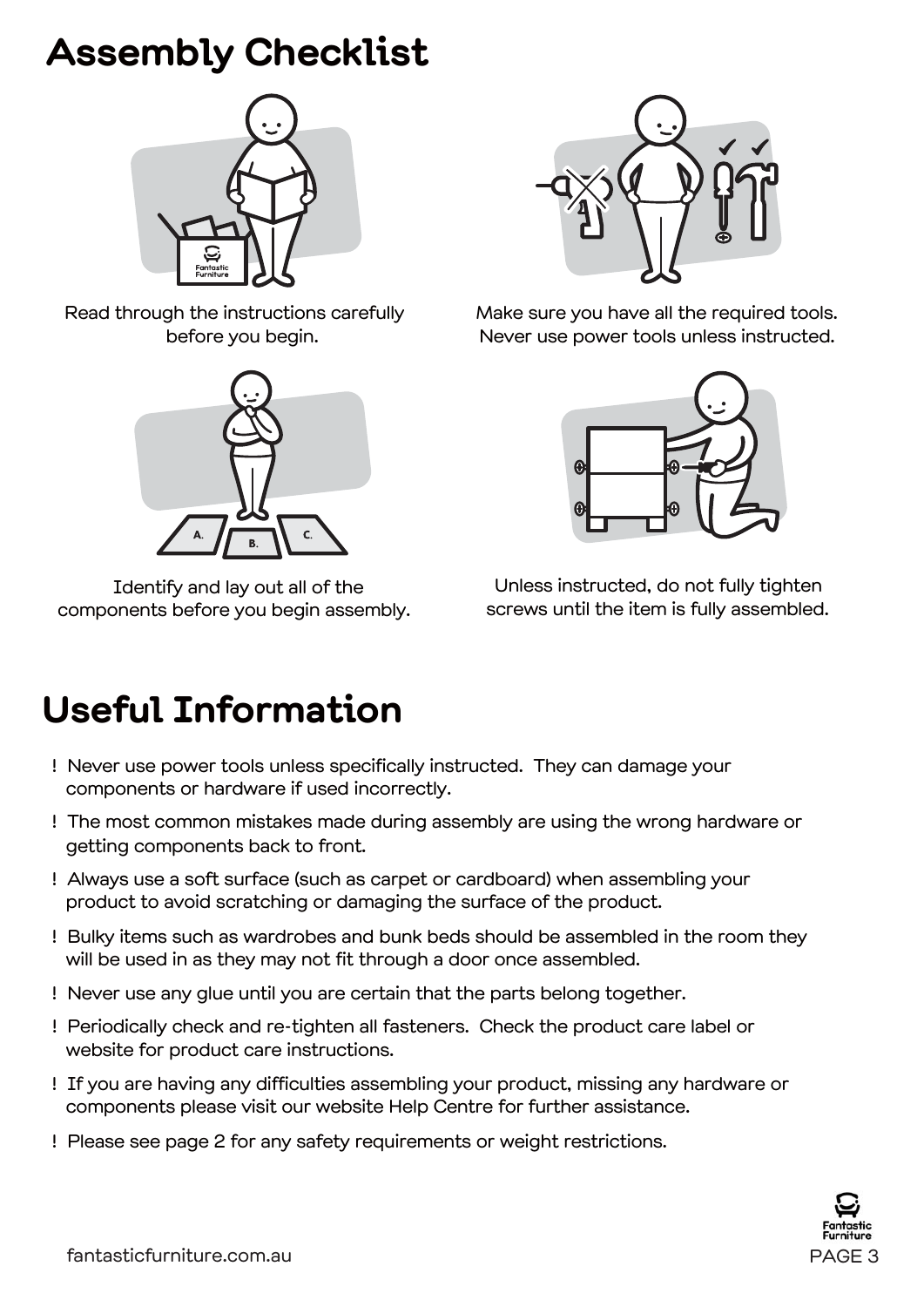### **What you need**

to assemble the product



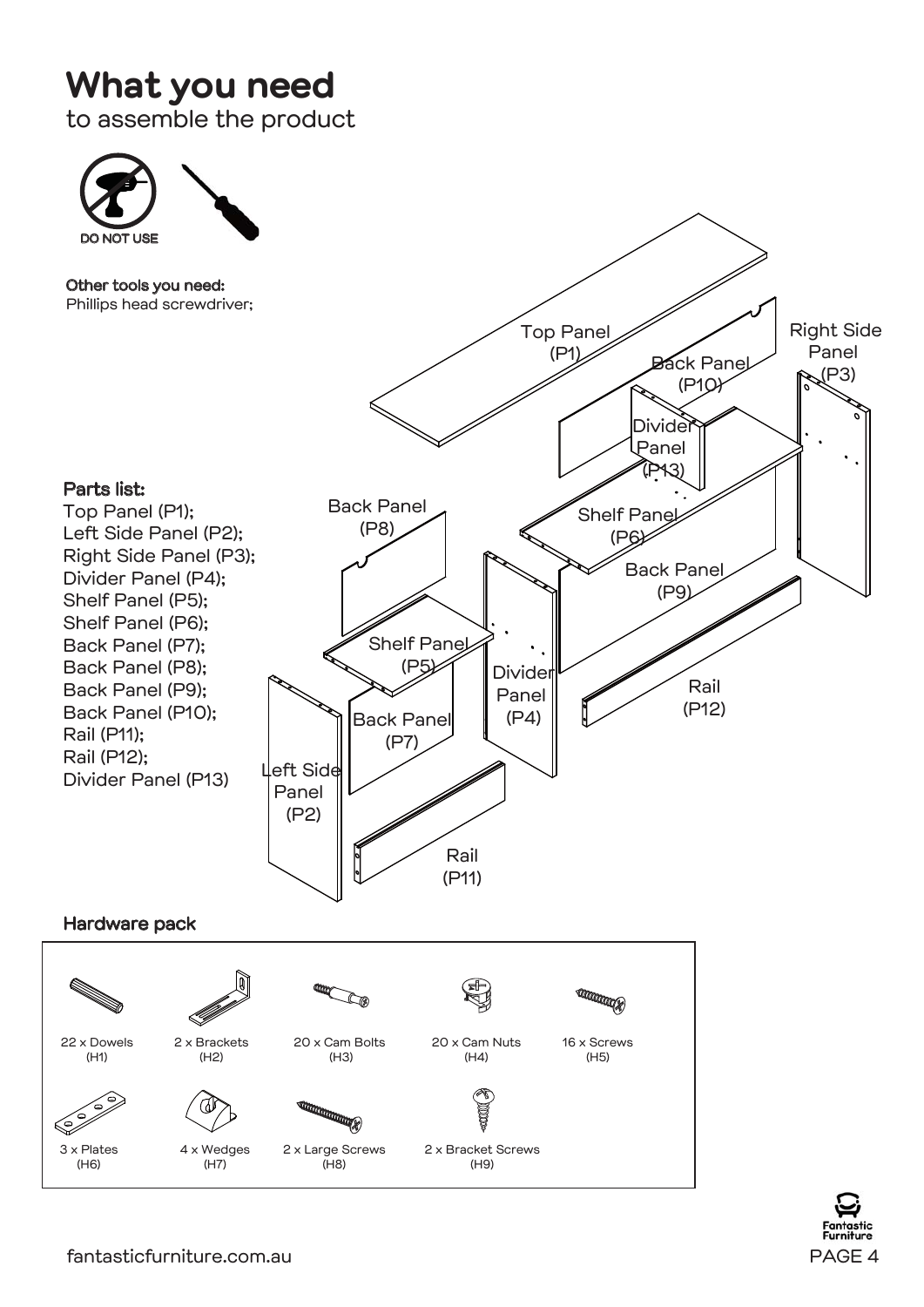#### **Step 1**



Secure 8 x Cam Bolts (H3) to Top Panel (P1) by tightening with the Phillips Head Screwdriver. Attach 2 x Brackets (H2) to Top Panel (P1) with 2 x Bracket Screws (H9) by tightening with the Phillips Head Screwdriver.



Secure 3 x Cam Bolts (H3) to Left Side Panel (P2) and 3 x Cam Bolts (H3) to Right Side Panel (P3) by tightening with the Phillips Head Screwdriver.

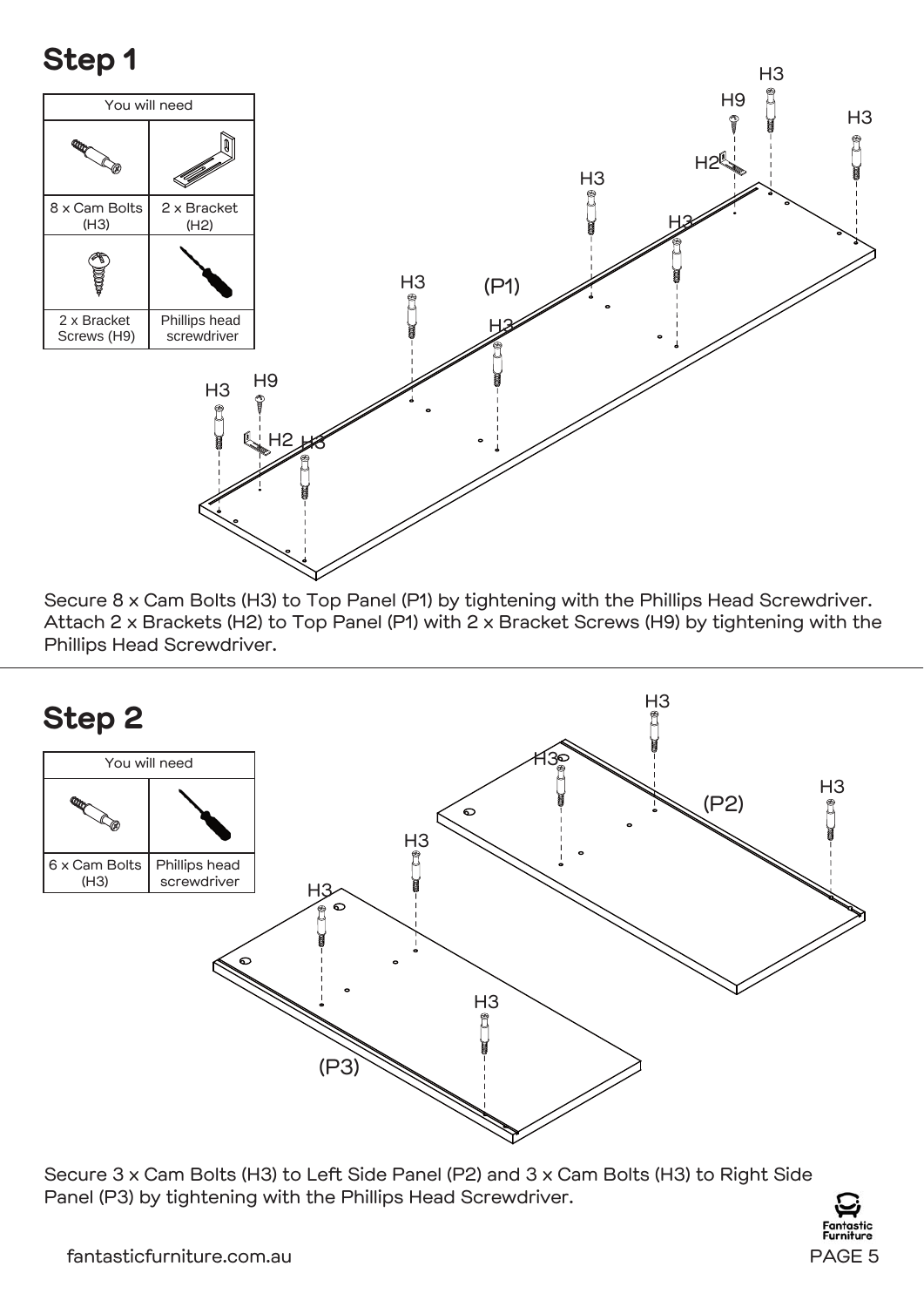

Secure 3 x Cam Bolts (H3) to Divider Panel (P4) by tightening with the Phillips Head Screwdriver. Flip the Divider Panel (P4) over and secure another 3 x Cam Bolts (H3) to the other side by tightening with the Phillips Head Screwdriver.



Insert 3 x Dowels (H1) & 3 x Cam Nuts (H4) into Shelf panel (P5) and Rail (P11). Attach Left panel (P2) to Shelf panel (P5) and Rail (P11), secure by tightening Cam Nuts (H4) with a Phillips Head Screwdriver.

urniture

fantasticfurniture.com.au PAGE 6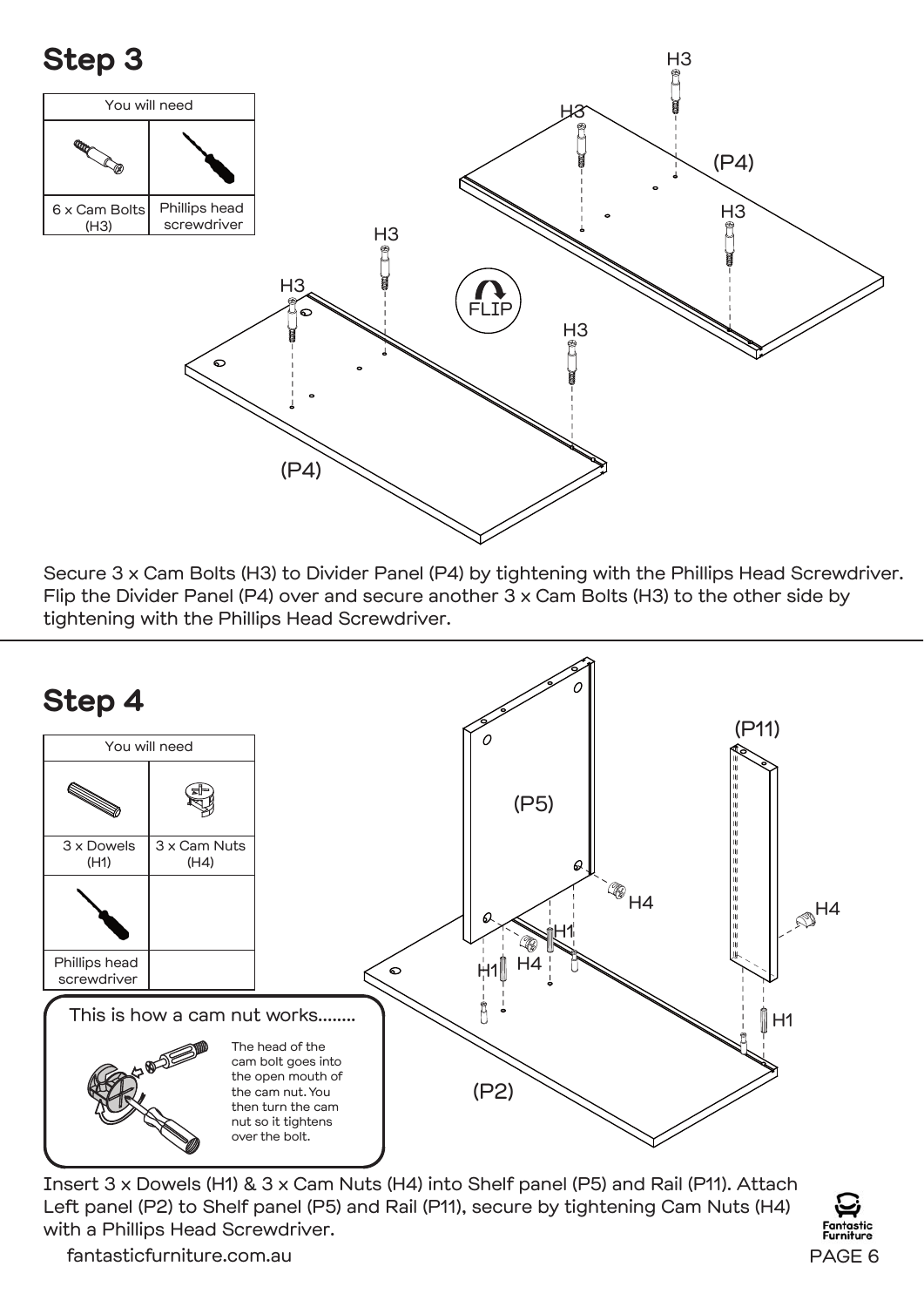

Slide Back panel (P7) into the grooves of the Shelf panel (P5) and Rail (P11) as shown.

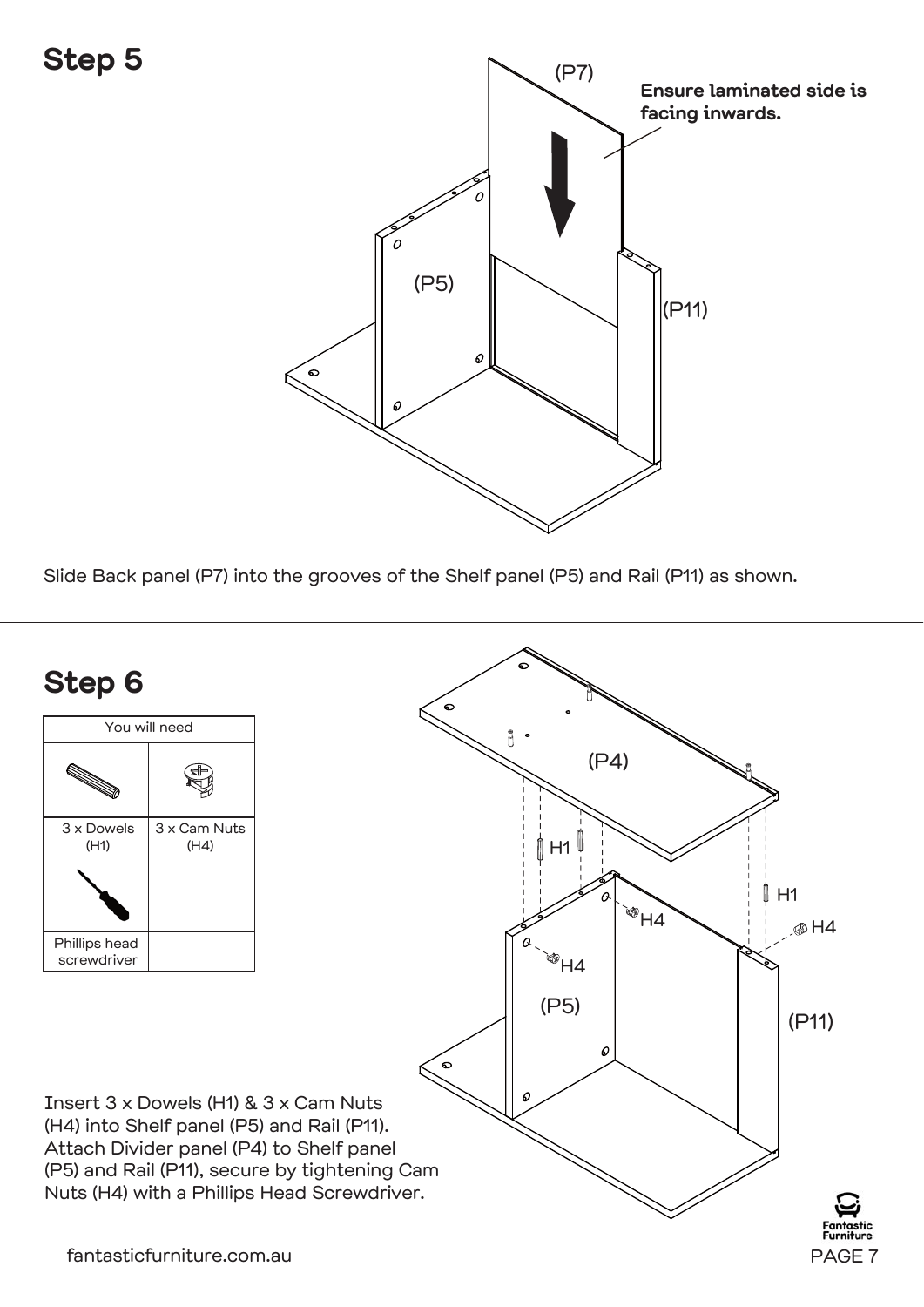### **Step 7**





 Insert 2 x Dowels (H1) into Shelf panel (P6), attach to Divider panel (P13) and secure with 2 x Large Screws (H8) by tightening with a Phillips Head Screwdriver.

#### **Step 8**



Insert 3 x Dowels (H1) & 3 x Cam Nuts (H4) into Shelf panel (P6) and Rail (P12). Attach Divider panel (P4) to Shelf panel (P6) and Rail (P12), secure by tightening Cam Nuts (H4) with a Phillips Head Screwdriver.

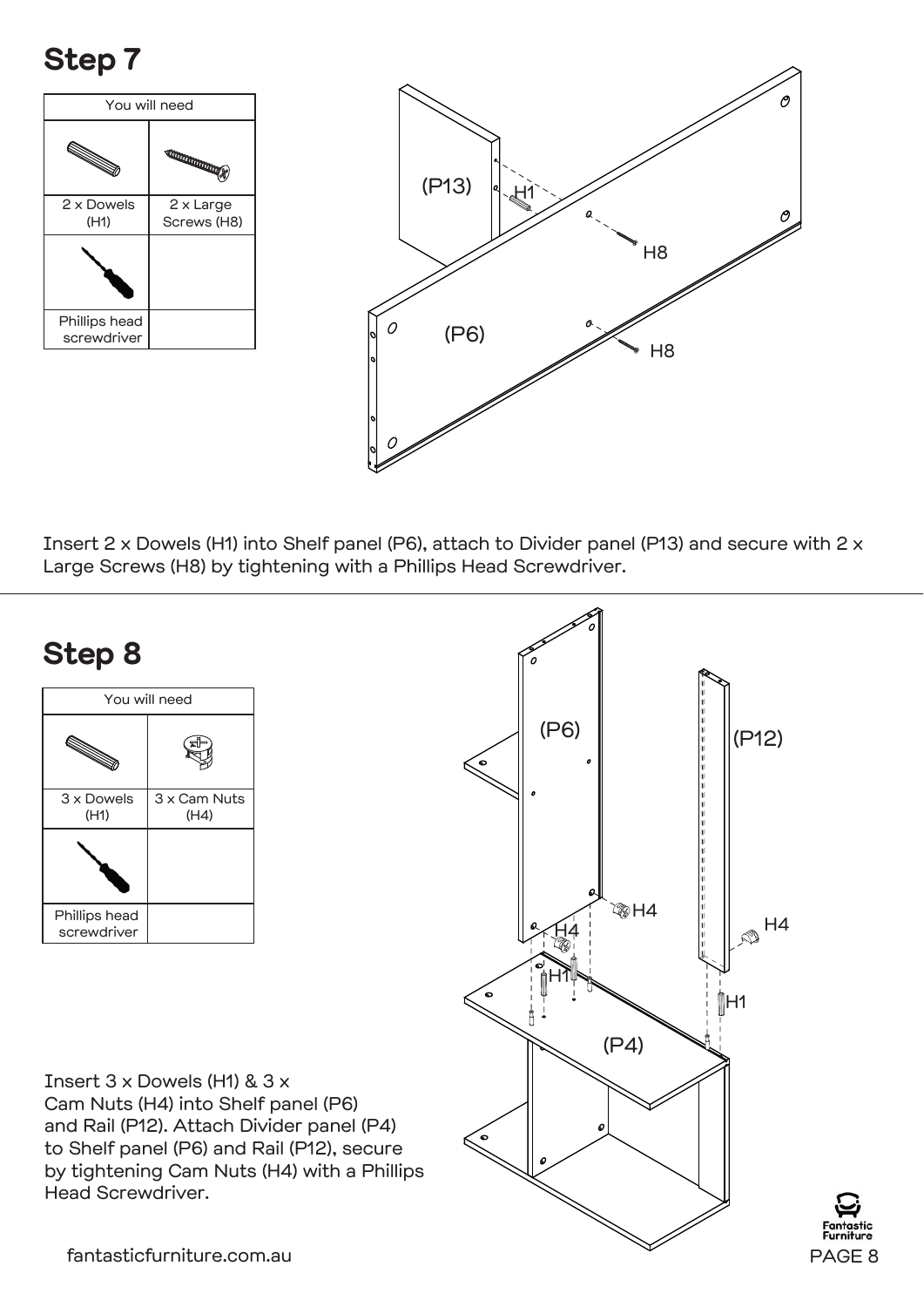#### **Step 9**



Slide Back panel (P9) into the grooves of the Shelf panel (P6) and Rail (P12) as shown.

#### **Step 10**



Insert 3 x Dowels (H1) & 3 x Cam Nuts (H4) into Shelf panel (P6) and Rail (P12). Attach Right Side panel (P3) to Shelf panel (P6) and Rail (P12), secure by tightening Cam Nuts (H4) with a Phillips Head Screwdriver.



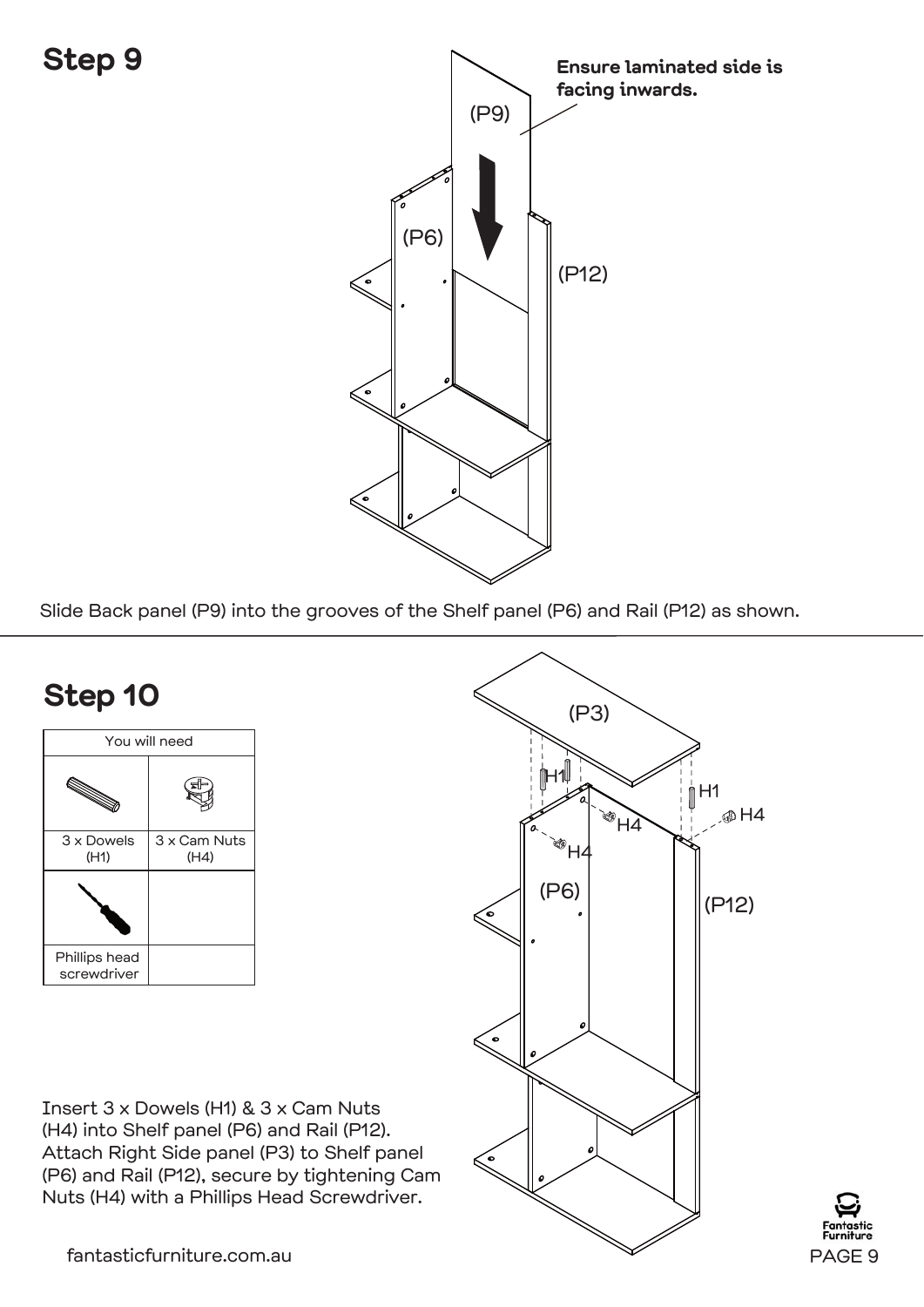

Slide Back panels (P8) & (P10) into the grooves of the Left panel (P2), Divider panel (P4) & Right panel (P3) as shown.



Insert 8 x Dowels (H1) & 8 x Cam Nuts (H4) into the Left Side Panel (P2), Right Side panel (P3), Divider Panel (P4) and Divider Panel (P13). Attach Top Panel (P1) to the unit and secure by tightenir the Cam Nuts (H4) with the Phillips Head Screwdriver.

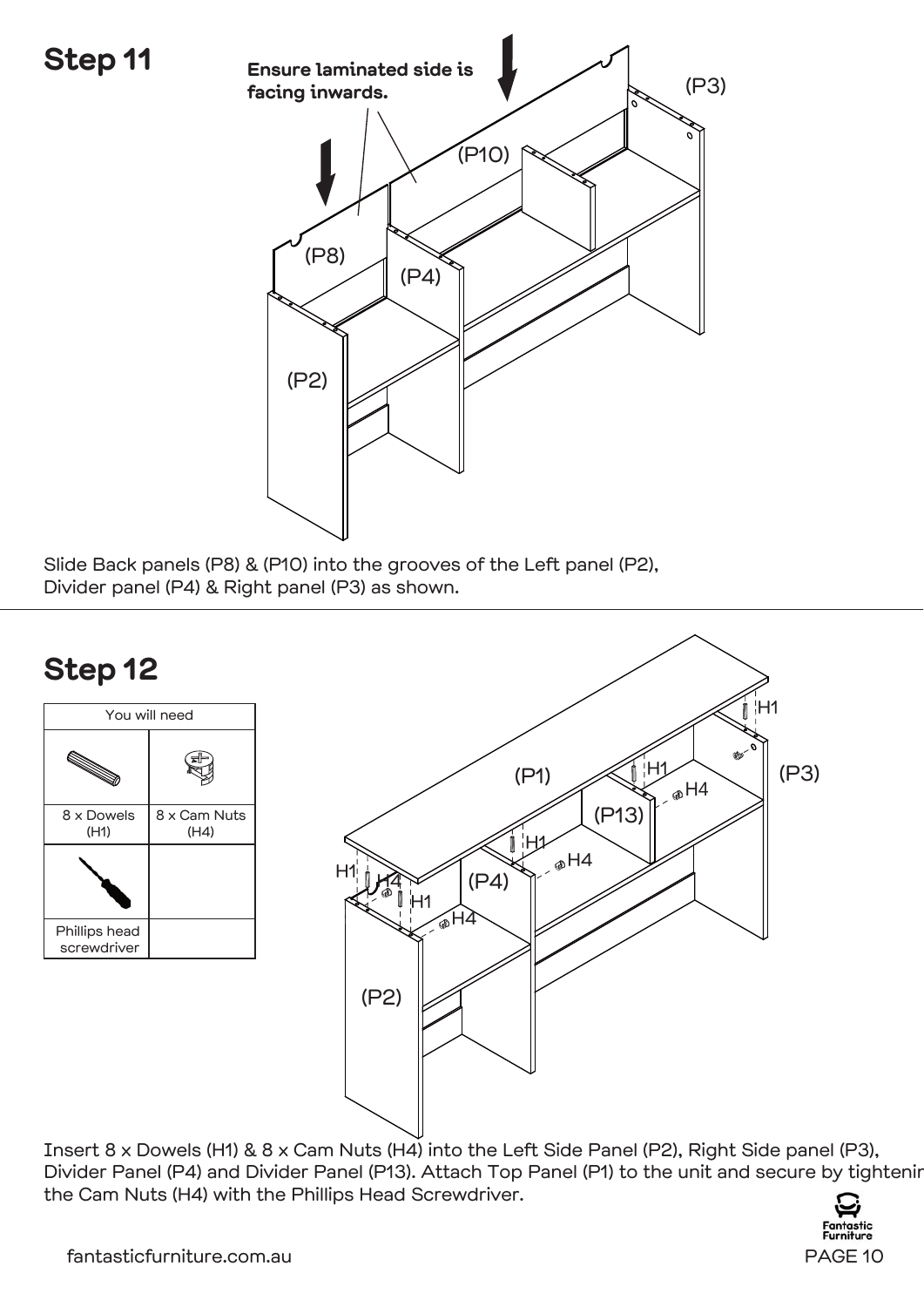



fantasticfurniture.com.au PAGE 11